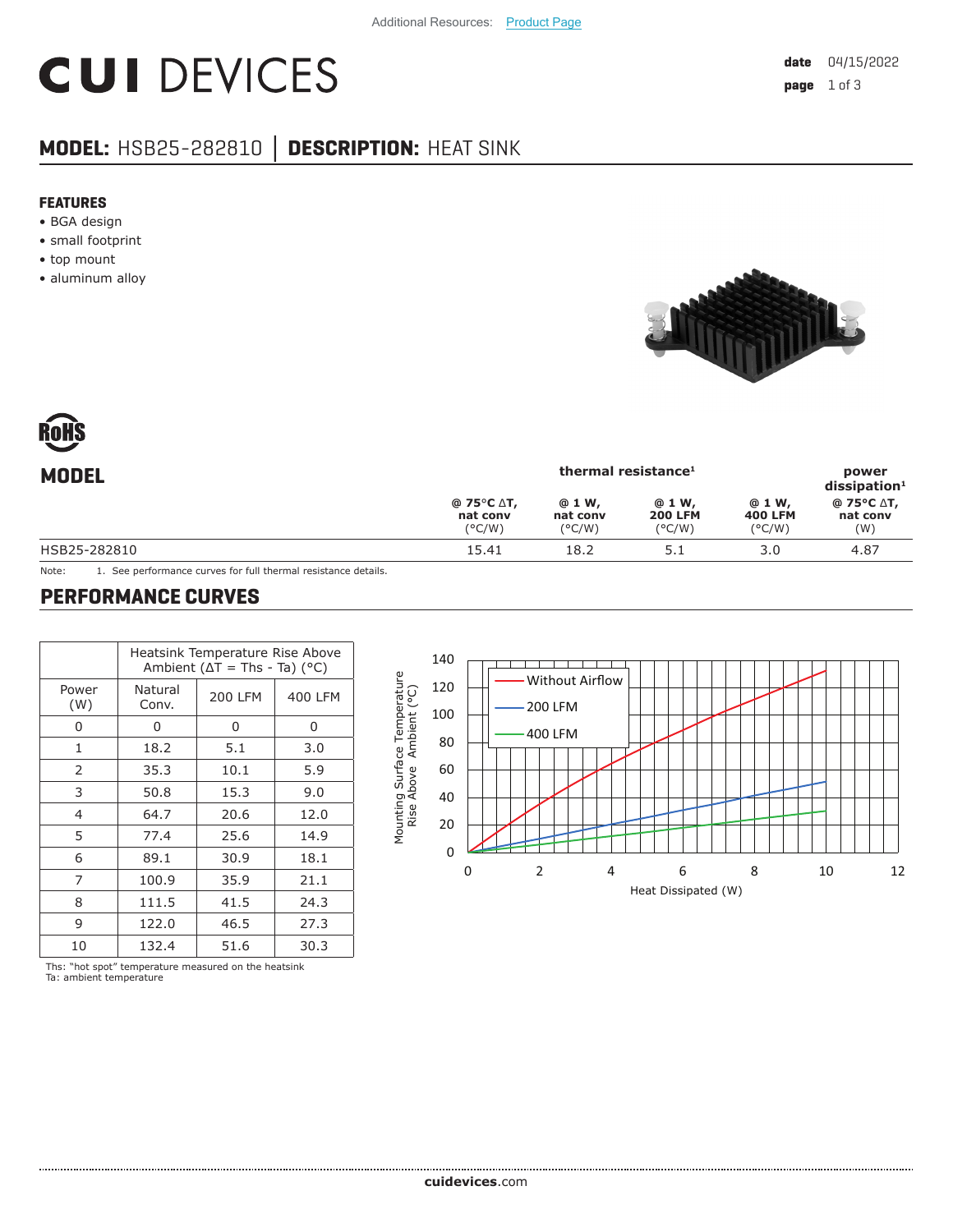#### **MECHANICAL DRAWING**

units: mm tolerance:  $\pm 0.5$  mm

| MATFRIAI        | AL 6063-T5                  |
|-----------------|-----------------------------|
| FINISH          | black anodized              |
| <b>PUSH PIN</b> | PA66                        |
| <b>SPRING</b>   | spring steel, nickel plated |
| WFIGHT          | 13.9 g                      |